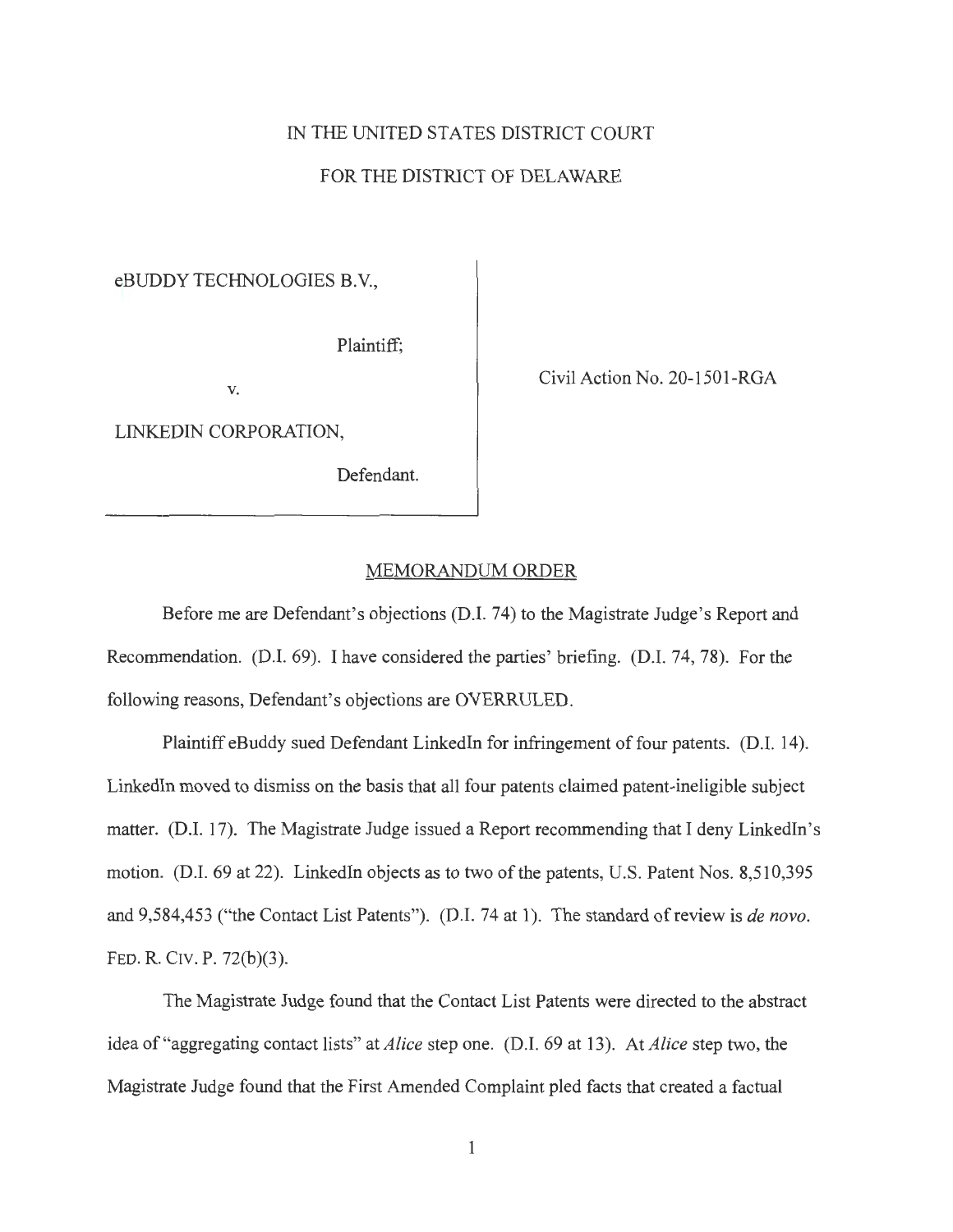dispute regarding whether the claims described a nonconventional arrangement of known technologies. *(Id.* at 14-18).

Linkedln advances two arguments in objection. First, Linkedln argues that the Report "improperly relied on an alleged technological innovation—remote storage of contacts on a 'high level network,' as opposed to a user's personal computer—that is not included in any of the claims or described anywhere in the specifications of the Contact List Patents." (D.I. 74 at 1). Second, Linkedln argues that even if the claims require remote storage, remote storage is not a technological innovation at *Alice* step two. *(Id.* at 1-2).

LinkedIn's first argument is unpersuasive. LinkedIn views claim 7 of the '395 patent as representative of the Contact List Patents. (D.I. 18 at 3). I will therefore focus my analysis on claim 7. Claim 7 does not explicitly state that "remote storage" or "storage at the web server" is required. Claim construction has not happened yet. eBuddy argues that claim 7 necessarily involves remote storage. (D.I. 78 at 2). In the joint claim construction chart, eBuddy has proposed that the construction of "high level network" in claim 7 requires that the "network stores an aggregated contact list in a non-local storage location." (D.I. 70 at 3–4). At this stage, I will accept eBuddy's proposed construction solely for the purposes of evaluating this motion *See Content Extraction & Transmission LLC* v. *Wells Fargo Bank Nat. Ass 'n,* 776 F.3d 1343, 1349 (Fed. Cir. 2014) (affirming denial of motion to dismiss after the district court "assum[ed] that all of [plaintiff's] claims required a machine, even though several claims do not expressly recite any hardware structures"). Assuming eBuddy's proposed construction, remote storage is adequately "captured in the claims." *Berkheimer* v. *HP Inc. ,* 881 F. 3d 1360, 1369 (Fed. Cir. 2018).

2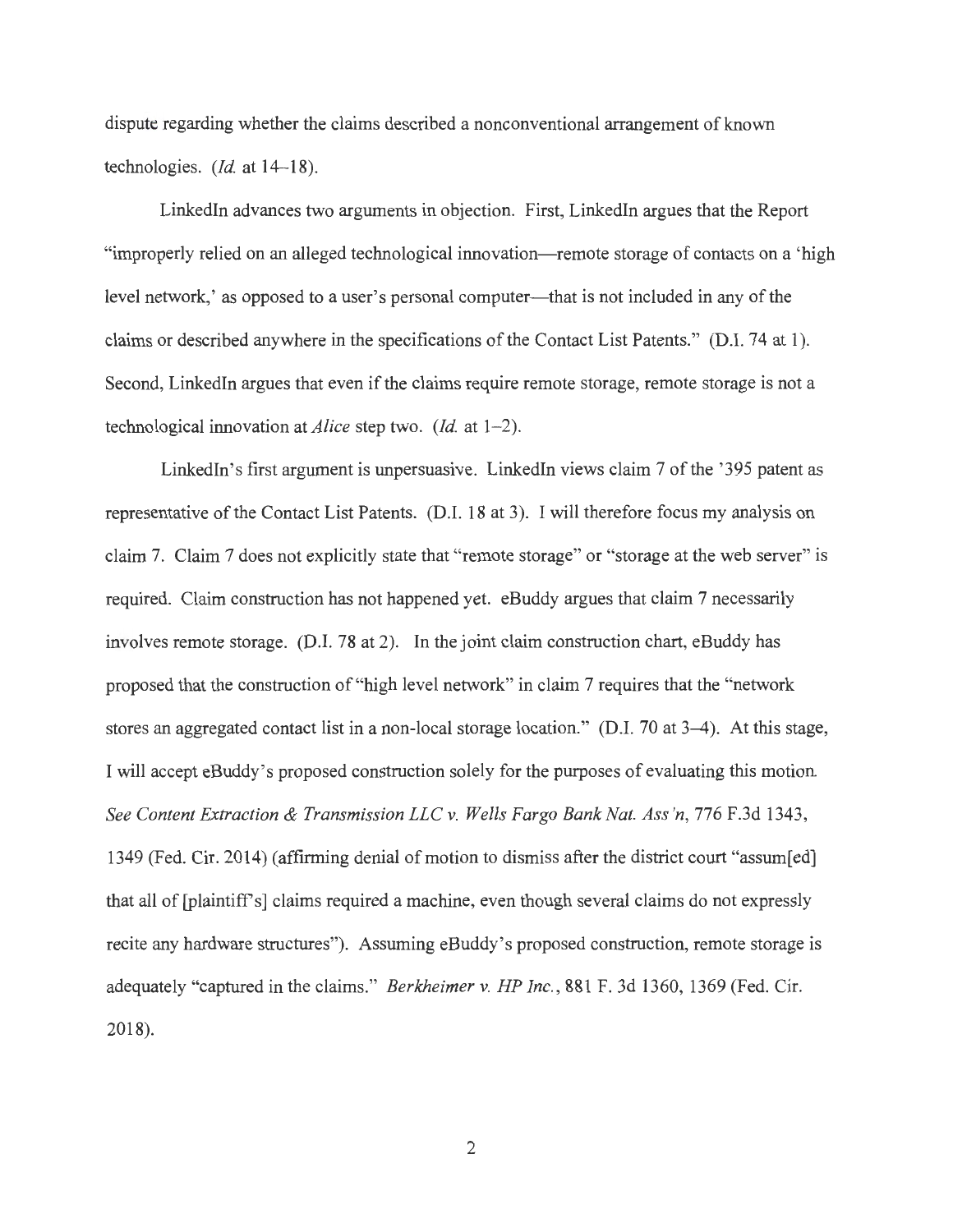Linkedln further argues, "the specifications do not discuss [remote storage of the aggregated contact list] as an alleged improvement in the field." (D.I. 74 at 5). The Federal Circuit has held, "As long as what makes the claims inventive is recited by the claims, the specification need not expressly list all the reasons why this claimed structure is unconventional." *Cellspin Soft, Inc. v. Fitbit, Inc. ,* 927 F.3d 1306, 1317 (Fed. Cir. 2019). eBuddy has "made specific, plausible factual allegations about why aspects of its claimed inventions were not conventional." *Id.* at 1317-18. I see no error in the Magistrate Judge's reliance on these allegations.

Linkedln's second argument is also unavailing. Linkedln argues that the claimed components "are expressly described as being 'known' and conventional." (D.I. 74 at 1-2). At *Alice* step two, I also consider the "ordered combination" of the claimed elements. *Alice Corp. Pty. v. CLS Bank Int'!,* 573 U.S. 208, 217 (2014). " [A]n inventive concept can be found in the non-conventional and non-generic arrangement of known, conventional pieces." *Bascom Glob. Internet Servs., Inc. v. AT&T Mobility LLC,* 827 F.3d 1341, 1350 (Fed. Cir. 2016). The First Amended Complaint describes in detail the state of the prior art and alleges that the aggregation and remote storage of contact lists was unconventional. (D.I.  $14 \sqrt{\ }33-51, 75-80$ ). At the pleading stage, I accept such well-pled facts as true. *Bell At!. Corp. v. Twombly,* 550 U.S. 544, 555-56 (2007). Thus, eBuddy has sufficiently pled an inventive concept at *Alice* step two.

For the foregoing reasons, I will **ADOPT** the Report and Recommendation. (D.I. 69). Defendant's objections (D.I. 74) are **OVERRULED** and Defendant's motion to dismiss for